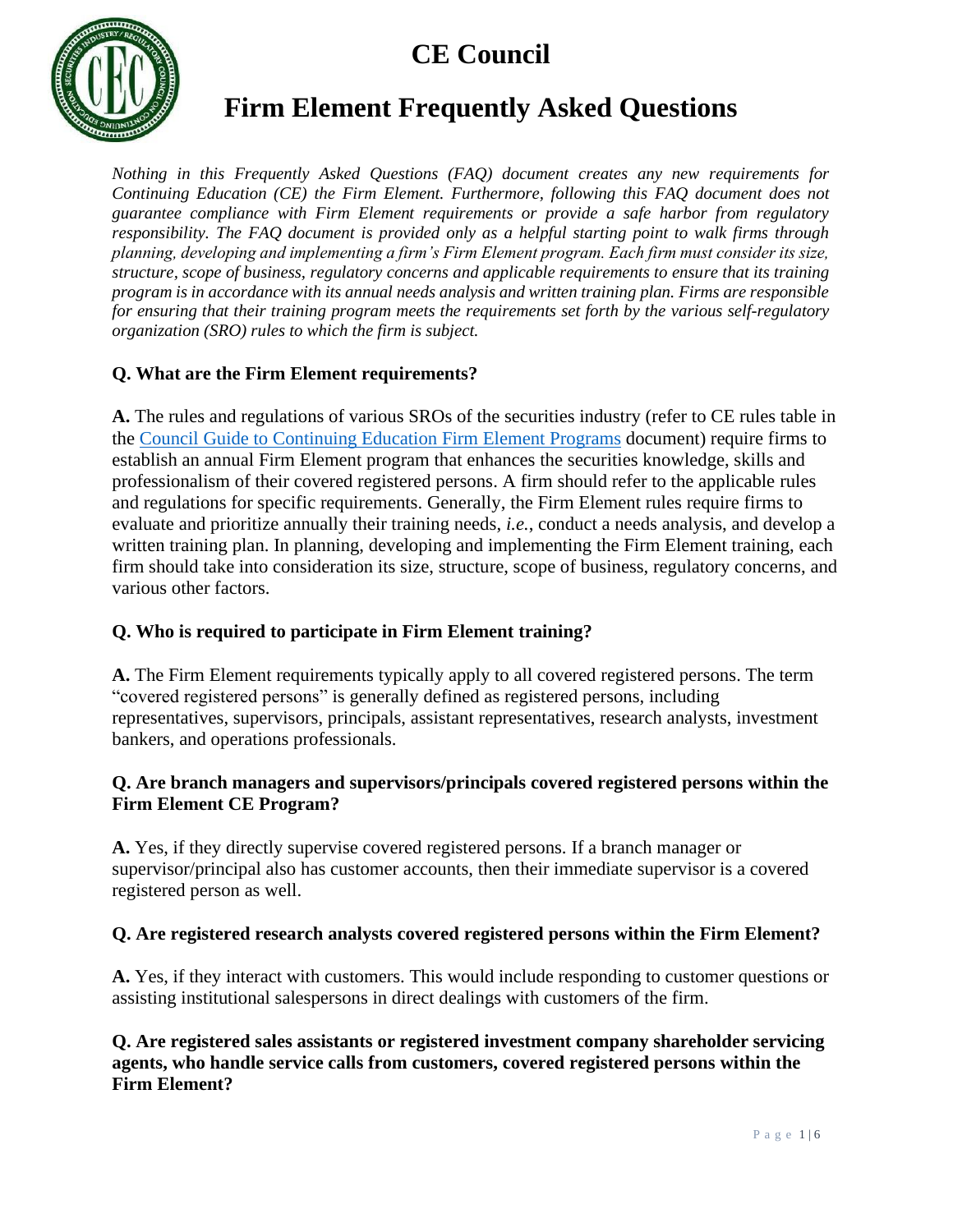

### **Firm Element Frequently Asked Questions**

**A.** Yes, if their activities include conducting a securities business in a sales context and otherwise require registration. The fact that such persons are registered and that there is enough potential for customer contact of the type prescribed by the rules, these persons should be considered covered registered persons.

### **Q. If a firm prescribes that a particular covered registered person take part in the Firm Element training, must the covered registered person do so?**

**A.** Yes. SRO rules and regulations require covered registered persons to participate in training as prescribed by their firms. Failure to do so could result in disciplinary action against the covered registered person by their firm or by a regulatory authority.

### **Q. Is any covered registered person exempt from the Firm Element?**

**A.** No. No covered registered person is exempt from the Firm Element requirement.

### **Q. Can covered registered persons who volunteer or are called into active military duty obtain relief from Firm Element obligations for the period of time that they are on active duty?**

**A.** Contact the applicable regulator. For example, FINRA (see [Notice to Members 06-08\)](https://www.finra.org/rules-guidance/notices/06-08) provides relief from both Regulatory and Firm Element obligations to registered persons who volunteer or are called into active military duty.

### **Q. What should a firm consider when undertaking its annual needs analysis?**

**A.** In general, each firm is required to analyze and evaluate its training needs considering the firm's size, organizational structure, scope of business, types of products and services it offers, regulatory concerns and applicable requirements, among other factors. Particular emphasis should be placed on changes to firm or industry demographics from the prior year. New products, new rules related to firm business, and problems the firm has experienced, such as complaints, regulatory or legal actions, are other particularly important considerations. Refer to [Council Guide to Continuing Education Firm Element](http://www.cecouncil.com/media/266855/ce-council-guide-to-firm-element-ce-programs.pdf) Programs document for additional information.

Each firm must then administer its Firm Element program in accordance with its annual needs analysis and written training plan and must maintain records documenting the content of the program and completion of the program by Firm Element participants.

### **Q. Must a firm utilize a questionnaire from its covered registered persons as part of its needs analysis?**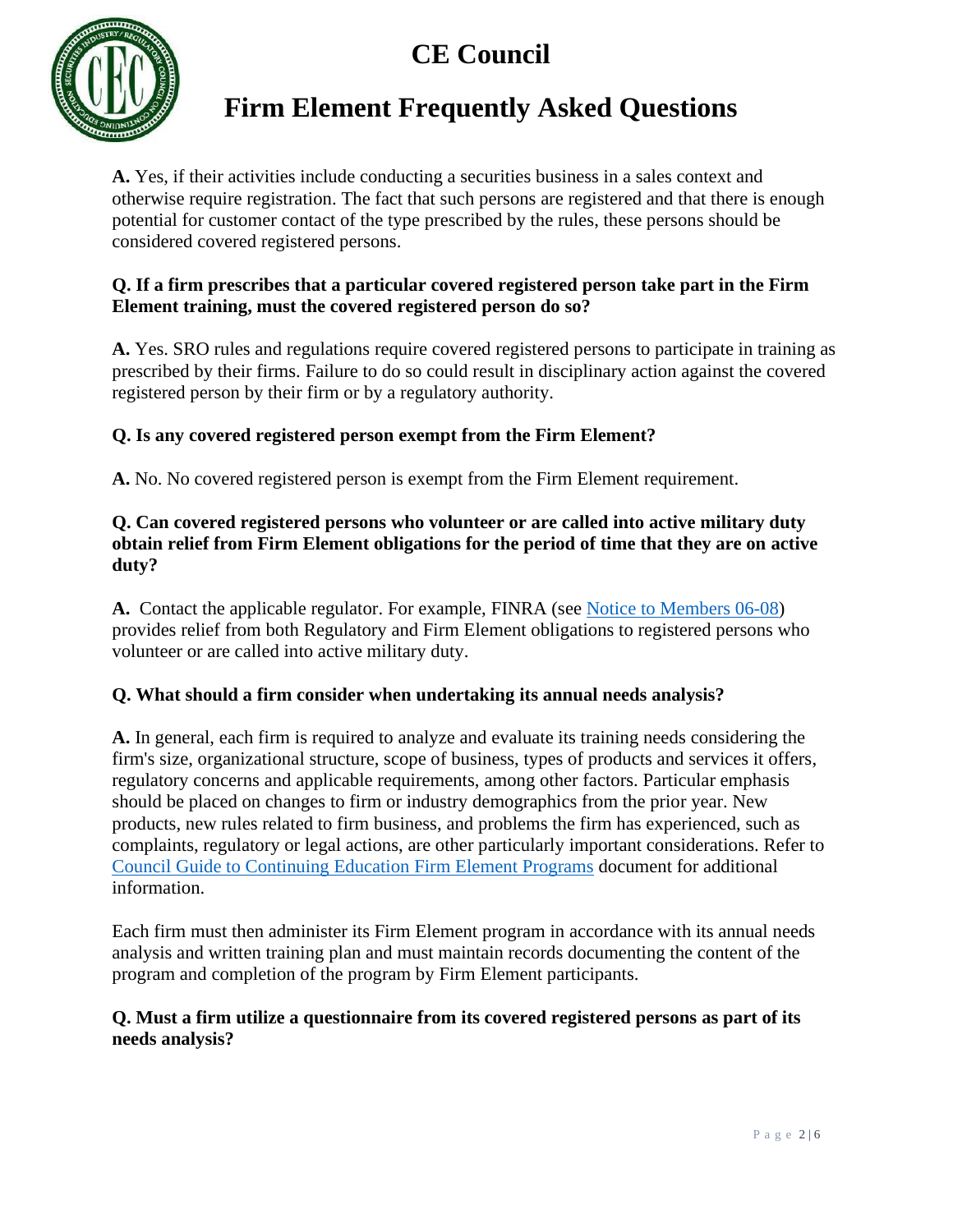

### **Firm Element Frequently Asked Questions**

**A.** Questionnaires from covered registered persons are not required, although they are one way in which a needs analysis can be conducted. They can be beneficial for covered registered persons to inform the firm about actual educational needs.

#### **Q. Does the needs analysis require specific review of training needs for supervisors or principals?**

**A.** Yes. Firms are required to specifically address training needs of supervisors or principals in the annual needs analysis and written training plan. Best practices may include a review of the firm's internal supervisory policies, the effective use of internal monitoring or supervisory systems, and the sources of information or assistance available to supervisors within the firm.

### **Q. Should a firm document its needs analysis as a part of its written training plan?**

**A.** Yes. Subject to applicable rules and regulations, a firm should describe the methodology it uses in conducting its needs analysis. It should identify the factors considered by the firm, the kinds of information reviewed, and the conclusions reached from the analysis. Refer to Documentation of the CE Firm Element Program in the [Council Guide to Continuing Education](http://www.cecouncil.com/media/266855/ce-council-guide-to-firm-element-ce-programs.pdf)  [Firm Element](http://www.cecouncil.com/media/266855/ce-council-guide-to-firm-element-ce-programs.pdf) Programs document for additional information.

### **Q. Does a firm that is a sole proprietorship have to prepare a needs analysis and written training plan, and how detailed does it have to be?**

**A.** Regardless the size or type of firm, every firm must conduct a needs analysis and prepare a written training plan that is reasonable for the size and type of business it conducts or plans to conduct.

### **Q. Should a firm make special provisions in its Firm Element training for employees newly hired from other firms? For example, does a covered registered person hired in September need to receive training already delivered earlier in the year?**

**A.** The firm should conduct an evaluation of the individual's experience, training and areas of business relative to what the individual will do at the new firm. It is generally beneficial for a firm to conduct an orientation period or program for covered registered persons hired from other firms to familiarize them with the firm's specific policies, products, and expectations and to determine whether the new employees would benefit from additional training, including material previously covered in the new firm's Firm Element training.

### **Q. Is there a deadline by which a firm must complete the needs analysis and written training plan?**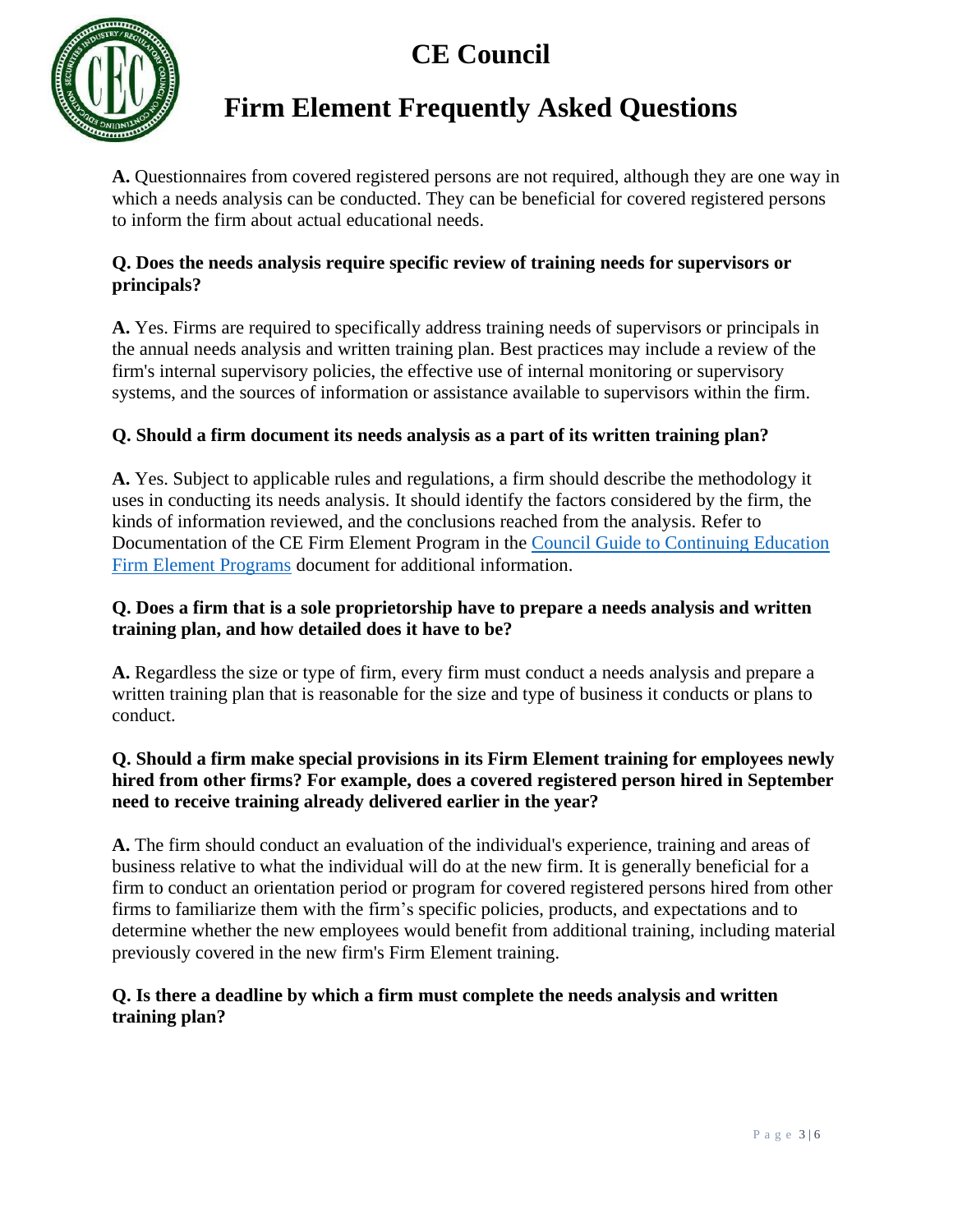

## **Firm Element Frequently Asked Questions**

**A.** Consult the applicable SRO rules and regulations for specific deadlines. The needs analysis and the written training plan for the Firm Element program must be completed on an annual basis and made available for regulatory inspection by the end of each calendar or firm fiscal year.

### **Q. Are tools available from the Council to assist firms in building their written training plans?**

**A.** Yes, refer to Council Guide to Continuing Education [Firm Element Programs](http://www.cecouncil.com/media/266855/ce-council-guide-to-firm-element-ce-programs.pdf) document for additional information.

### **Q. Are firms permitted to use training materials or presentations provided by outside entities such as regulators, industry trade and professional associations, clearing firms, product manufacturers and commercial training vendors?**

**A.** Training materials and presentations available from sources outside the firm can be helpful training vehicles if they are appropriate for the firm. The firm should be able to demonstrate that the training relates to products, services, and strategies offered by the firm.

### **Q. Will SROs or the Council preapprove training materials or programs developed by members or providers?**

A. Neither the SROs nor the Council will preapprove training materials or training programs. Firms are responsible for training material content regardless of whether it was prepared by the firm or by an outside training provider.

### **Q. When must training begin each year?**

**A.** There is no definitive date on when training should begin. Training dates are determined by the firm and incorporated into the training plan. Those dates may vary depending on the firm size and needs.

### **Q. How often must a firm conduct training?**

**A.** There is no prescribed frequency on how often a firm must conduct training. For example, firms with limited products or small numbers of covered registered persons might find it appropriate and sufficient to conduct training on only one or two occasions during the year. Conversely, firms with multiple product lines and large numbers of covered registered persons may find it appropriate to conduct training on an on-going basis throughout the year. Whatever the timing and frequency, firms should ensure that training is relevant to identified needs and that it is adequate to convey the desired information.

### **Q. Is there a minimum number of hours of CE that each covered registered person must take in the Firm Element program?**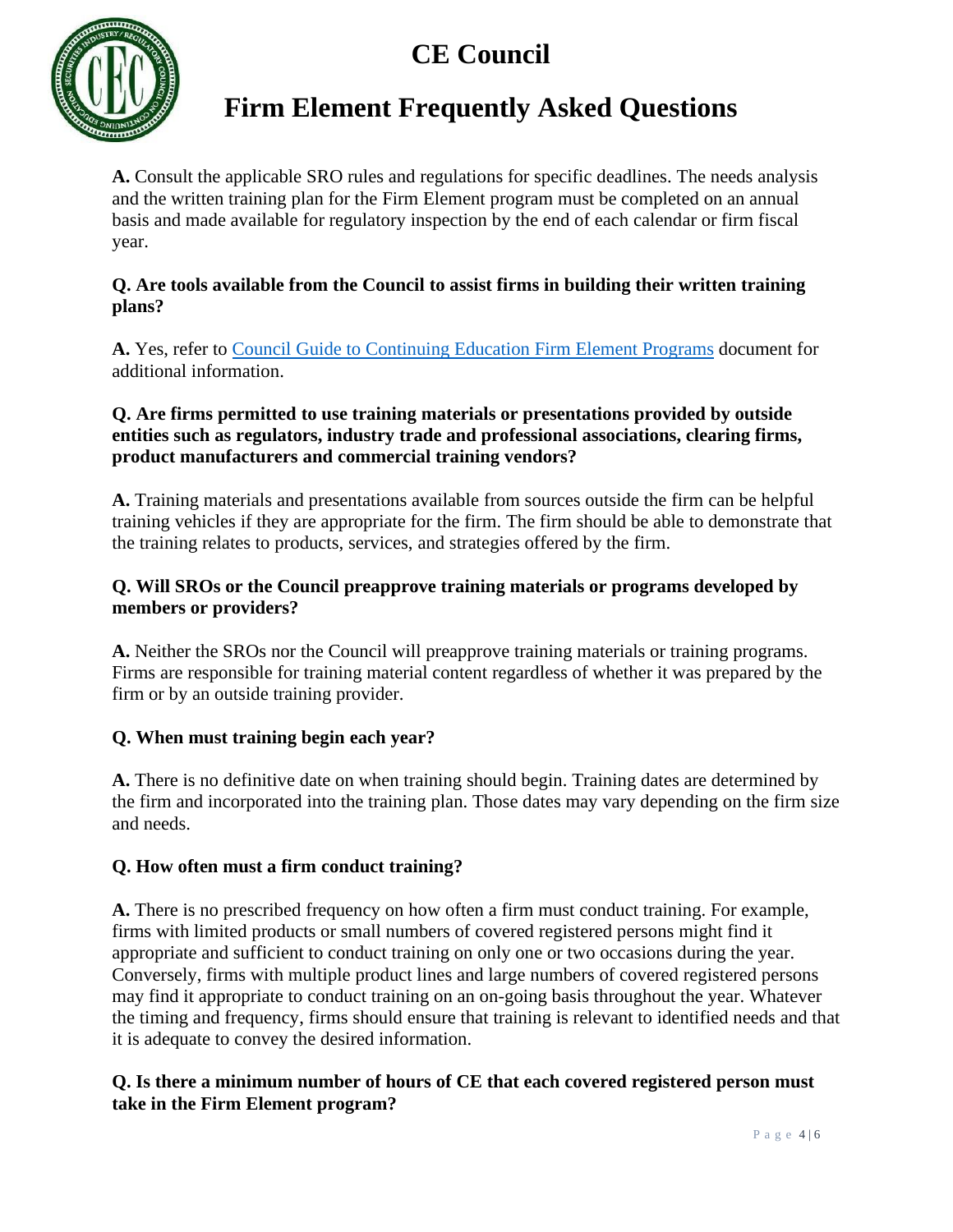

## **Firm Element Frequently Asked Questions**

**A.** Each firm must provide CE that is reasonable and in accordance with the training needs identified by its annual needs analysis. While there are no required minimum number of hours for the Firm Element requirement, a firm may prescribe training measured in hours or credits to keep track of individual's compliance with the Firm Element.

### **Q. Can the annual compliance meeting required under FINRA Rule 3110(a)(7) satisfy the firm's Firm Element training?**

**A.** While firms often leverage the opportunity presented by the annual compliance meeting to deliver training, Firm Element training should not be limited to compliance topics if there are identifiable training needs related to products and services offered by the firm. In most instances, Firm Element training should include materials beyond those typically covered to satisfy the annual compliance meeting requirement.

### **Q. Can a firm change their written training plan if circumstances change over the course of the year, or as an identified need arises?**

**A.** Yes, a change would be appropriate if the new training improved on or replaced that originally planned, or if it were deemed necessary because changed circumstances suggested new training priorities. The annual training plan should be viewed as an evolving document that can be modified if circumstances warrant and should allow for deviation if experience or unanticipated developments suggest that changes are appropriate.

### **Q. May CE for insurance licenses or training taken in conjunction with professional designation programs such as the Certified Financial Planner (CFP) Program satisfy Firm Element requirements?**

**A.** Generally, such other continuing education or training programs may count towards the Firm Element but only to the extent the components of other CE requirements or accreditation programs deal with securities. For example, if the covered registered person is insurance licensed, the firm offers insurance training related to investment-related insurance products such as variable annuities or variable life, and the needs analysis identified such topics as appropriate, then that training would be appropriate for meeting part of Firm Element requirements. Further, for individuals participating in training connected with obtaining or maintaining a professional designation program, if a firm determines that the material adequately covers subjects planned for its own Firm Element, such training can be used. Refer to [Council Guide to Continuing](http://www.cecouncil.com/media/266855/ce-council-guide-to-firm-element-ce-programs.pdf)  [Education Firm Element](http://www.cecouncil.com/media/266855/ce-council-guide-to-firm-element-ce-programs.pdf) Programs document for additional information.